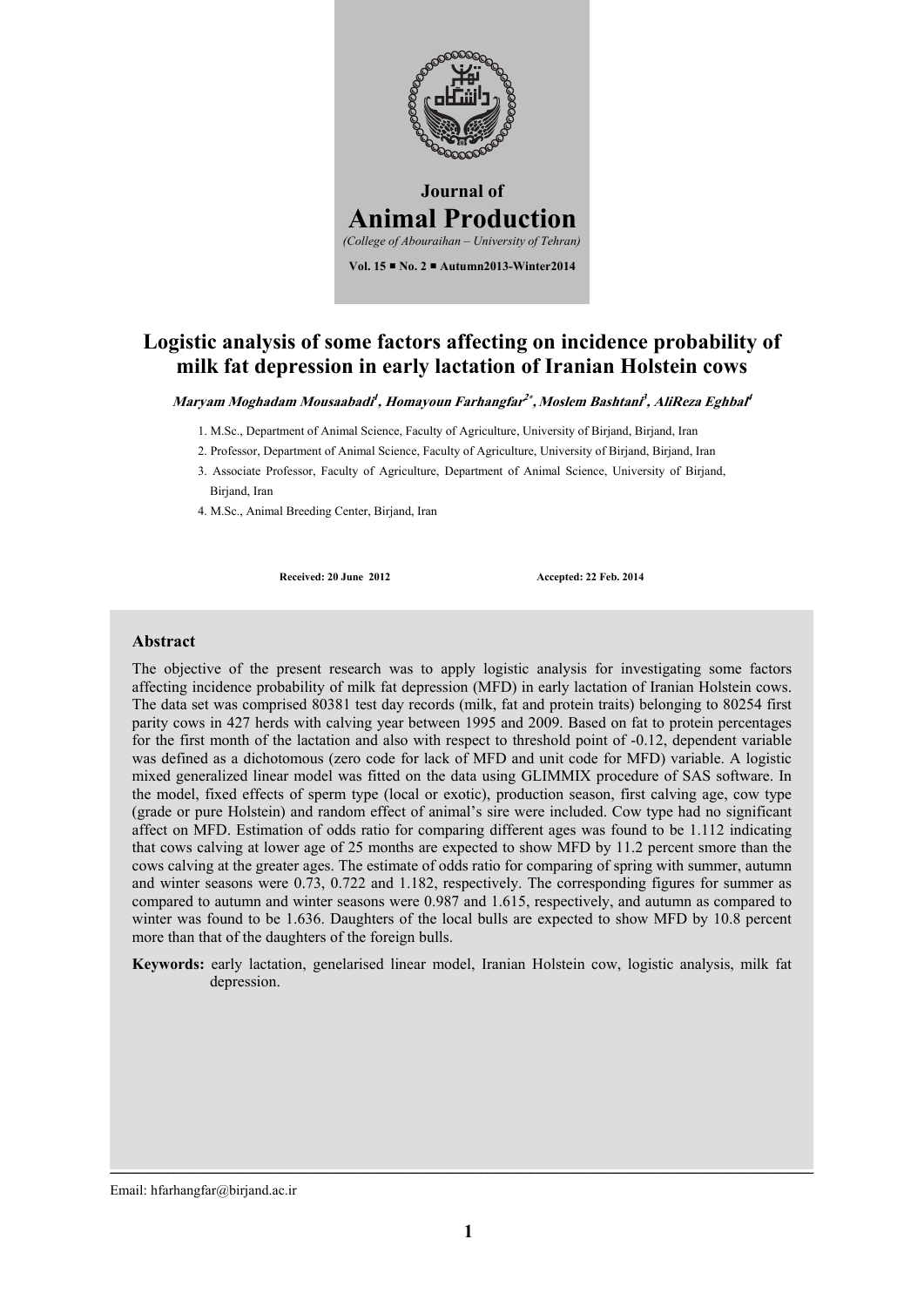

### **Microsatellite mapping of quantitative trait loci associated with carcass traits on chromosome 1 in Japanese quail**

*Hasan Moradian1* **,***Ali Esmailizadeh2 , Mohammadreza Mohammadabadi2*

1. Graduate M.Sc., Department of Animal Science, Faculty of Agriculture, Shahid Bahonar University of Kerman, Iran

2. Associate Professor, Department of Animal Science, Faculty of Agriculture, Shahid Bahonar University of Kerman, Iran

**Received: 25 October 2013 Accepted: 22 Fe. 2014**

#### **Abstract**

The purpose of this study was to identify genomic regions of quantitative trait loci (QTL), affecting carcass traits on chromosome 1 in an  $F<sub>2</sub>$  population of Japanese quail. For this purpose, a three-generation resource population was developed by using two distinct Japanese quail strains, wild (meat type) and white (layer type). Eight pairs of white and wild birds were crossed reciprocally and 34  $F_1$  birds were produced. The  $F_1$  birds were intercrossed to generate 422  $F_2$  offspring. Phenotypic data including weight of carcass parts were collected on  $F_2$  birds. All of the animals from three generations (472 birds) were genotyped for eight microsatellite markers on chromosome 1. QTL analysis was performed with least squares interval mapping method fitting three various statistical models. Significant QTL were identified for breast weight, carcass weight, head weight and percentage of breast. There was also evidence for imprinted QTL affecting breast weight, a carcass part of high economic value, on chromosome 1. The proportion of the  $F_2$  phenotypic variation explained by the significant additive, dominance and imprinted QTL effects ranged from 1.8 to 2.3, 1.2 to 3.3 and 0.5 to 2.2 percent, respectively.

**Keywords:** carcass traits, F2 design, Japanese quail, microsatellite markers, QTL mapping.

Email: hasan.moradian@yahoo.com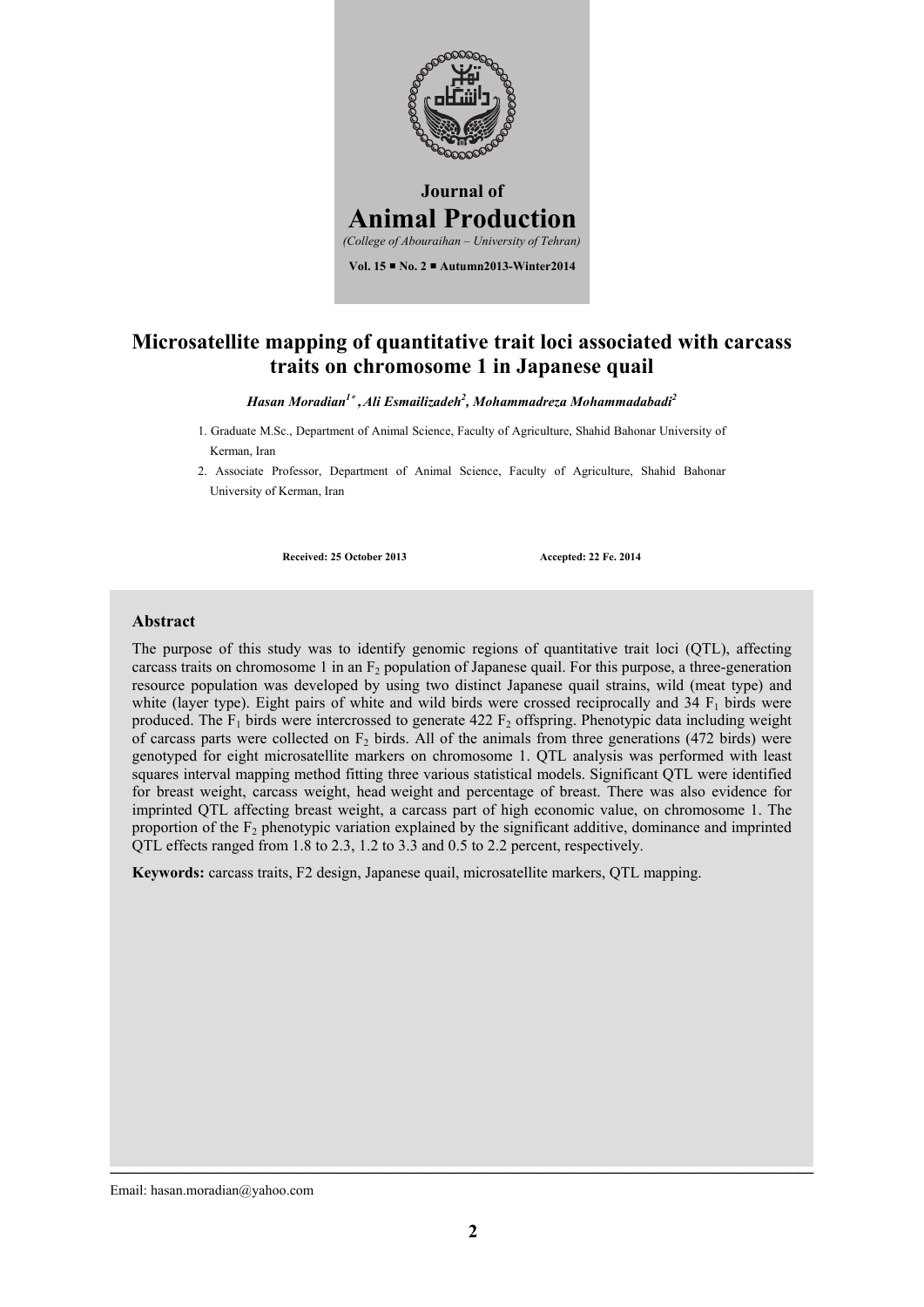

### **Polymorphism of exon 2 of bone morphogenetic protein 15 gene (BMP15) and its relationship with litter size in Najdi goat**

**Elham Javdan<sup>1</sup> , Jamal Fayazi<sup>2</sup> , Saleh Tabatabaei , Mohammadtaghi Baigi Nasiri<sup>3</sup>** *3* 

- 1. Graduated M.Sc., Department of Animal Science, Faculty of Agriculture, Ramin University of Agriculture and Natural Resources (Khouzestan), Mulasany, Iran
- 2. Assistant Professor, Department of Animal Science, Faculty of Agriculture, Ramin University of Agriculture and Natural Resources Ramin (Khouzestan), Mulasany, Iran
- 3. Associate Professor, Department of Animal Science, Faculty of Agriculture, Ramin University of Agriculture and Natural Resources (Khouzestan), Mulasany, Iran

**Received: 9 Sep 2013 Accepted: 22 Feb. 2014**

#### **Abstract**

This study was conducted to detect polymorphism of gene BMP15, a member of Transforming Growth Factor β (TGFβ) family which has a crucial role in controlling the ovarian follicles development, ovulation rate and fertility. Samples were randomly selected from 91 Najdi goats in 3 geographical locations, northwest, southeast and center of Khuzestan province. After DNA extraction, amplification of 235 bp fragment of exon 2 of BMP15 gene was performed using specific primers. Sequence detection was executed after amplification of gene fragments. The association of BMP15 gene and litter size was done by SAS software. Results from sequencing were analyzed by Vector NTI software. The results identified three mutations in bases 529 (T to G), 530 (C to G) and 576 (T to C). The largest litter size belongs to AA pattern. Point mutations in this gene will alter the Ovulation rate of the goat. Therefore, improving twining trait in Najdi population can be expected by marker assisted selection.

**Keywords:** BMP15 Gene, Najdi Goat, ovulation rate, sequencing.

Email: javdan\_e@yahoo.com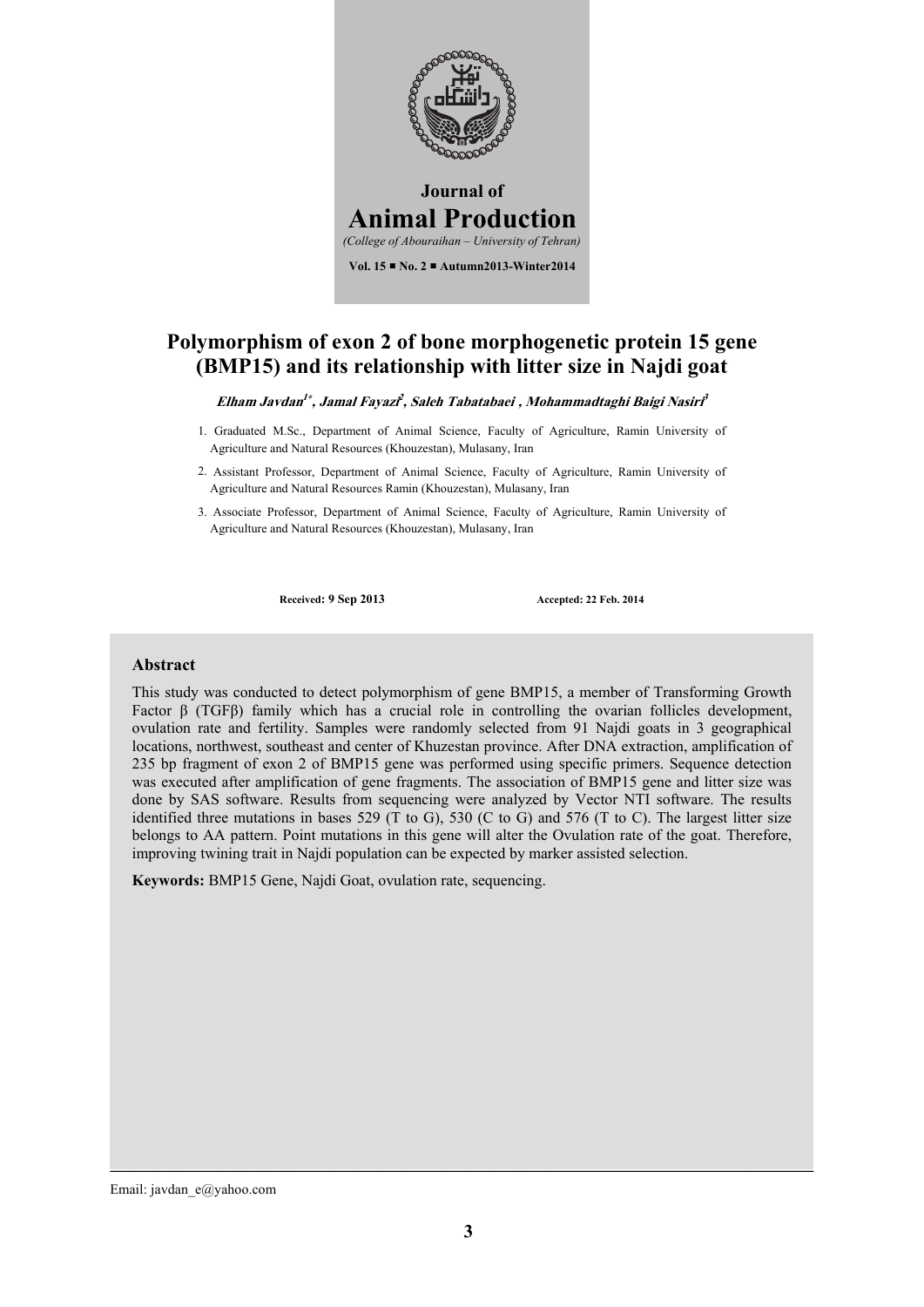

# **The effect of different zinc sources on performance, blood mineral and cell counts of Zandi lambs**

#### **Mokhtar Malaki<sup>1</sup> , Mohammadali Norouzian<sup>2</sup> , Aliakbar Khadem<sup>3</sup>**

- 1. MSc., Department of Animal and Poultry Science, College of Abouraihan, University of Tehran, Pakdasht, Iran
- 2. Assistant Professor, Department of Animal and Poultry Science, College of Abouraihan, University of Tehran, Pakdasht, Iran
- 3. Associate Professor, Department of animal and Poultry Science, College of Abouraihan, University of Tehran, Pakdasht, Iran

**Received: 6 Nov 2013 Accepted: 22 Feb. 2014**

#### **Abstract**

This research was conducted to evaluate the effect of different zinc (Zn) sources on performance, blood mineral and cell counts of Zandi lambs. 18 male lambs at weaning were supplemented with two different sources of zinc, 25 ppm  $ZnSO_4$  and 25 ppm zinc-peptide added to the basal diet as control. Live body weight, weight gain and feed efficiency improved with Zn-peptide supplementation (P<0.05). Sera Zn concentration was higher and copper and iron concentration was lower in zinc supplemented groups (P<0.05). Supplementation of zinc had no effect on blood cell counts except for white blood cells that decreased with zinc peptide supplementation (P<0.05). It was concluded that adding 25 ppm zinc peptide to fattening lamb diet improved performance and cause to higher level of blood zinc.

**Keywords:** bioavailability, blood cells, feed intake, finishing lamb, organic source.

Email: manorouzian@ut.ac.ir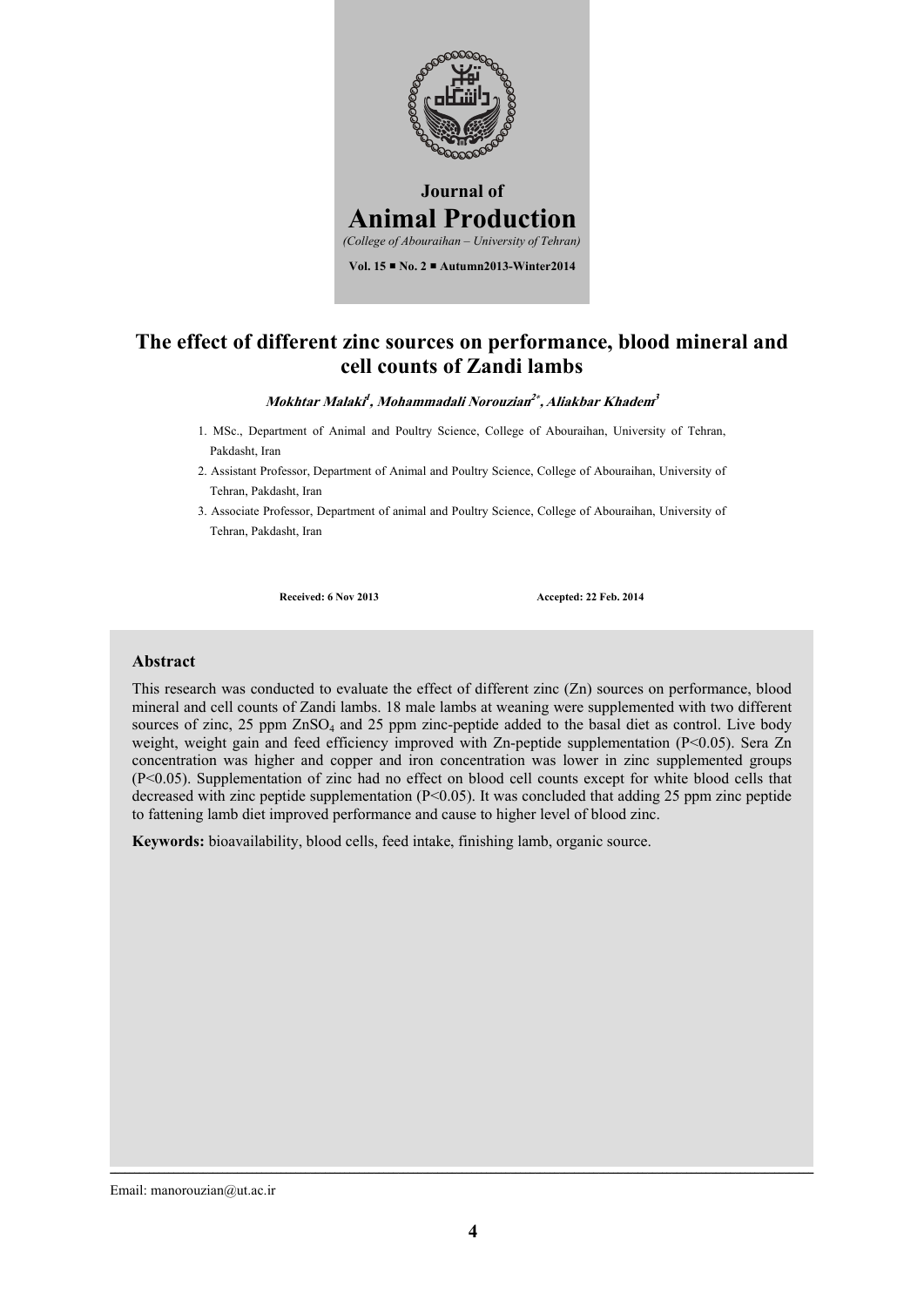

# **Effect of lecithin and bile salt on performances, digestibility and morphology of broiler chickens**

*Fereshteh Jamili<sup>1</sup> , Farid Shariatmadari2 , Mohammad-amir Karimi Torshizi3* 

- 1. Msc, Department of Poultry Science, Agricultural Collage, Tarbiat Modares University, Iran
- 2. Professor, Department of Poultry Science, Agricultural Collage, Tarbiat Modares University, Iran
- 3. Assistant professor, Department of Poultry Science, Agricultural Collage, Tarbiat Modares University, Iran

**Received: 6 April 2011 Accepted: 22 Feb. 2014**

#### **Abstract**

This experiment was conducted to evaluate the effect of emulsifiers such as lecithin and bile salts on broilers performances fed diet containing vegetable fats. 192 male Ross broiler chickens were randomly allocated in a factorial experiment design of  $3 \times 2$ , consisting two sources of fat (four percent fatty acids or soy bean oil) and three emulsifiers (none, one percent lecithin and 0.05 percent bile salts) in completely randomized design with four replicates and eight birds per each. Total weight gain and feed conversion ratio was not affected by fat sources while soya oil addition to diets increased feed intake (P<0.05). Emulsifiers' addition to diet improved weight gain feed conversion ratio (P<0.05). The length and width of villi in jejunum, and crypt depths in duodenum were not affected by fat sources, while, crypt depth in jejunum and width of villi in ileum of birds fed on diets containing fatty acid were higher than other birds (P<0.05). Addition of emulsifiers to diets increased dietary metabolisable energy (P<0.05). In conclusion, addition lecithin or bile salts to diets containing soybean oil or its fatty acids, improved body weight gain and feed conversion ratio in broiler chicks by increasing in absorption area of intestine and dietary metabolisable energy.

**Keywords:** bile salt, broiler chicken, fat, intestinal morphology, lecithin, performance.

Email: shariatf@modares.ac.ir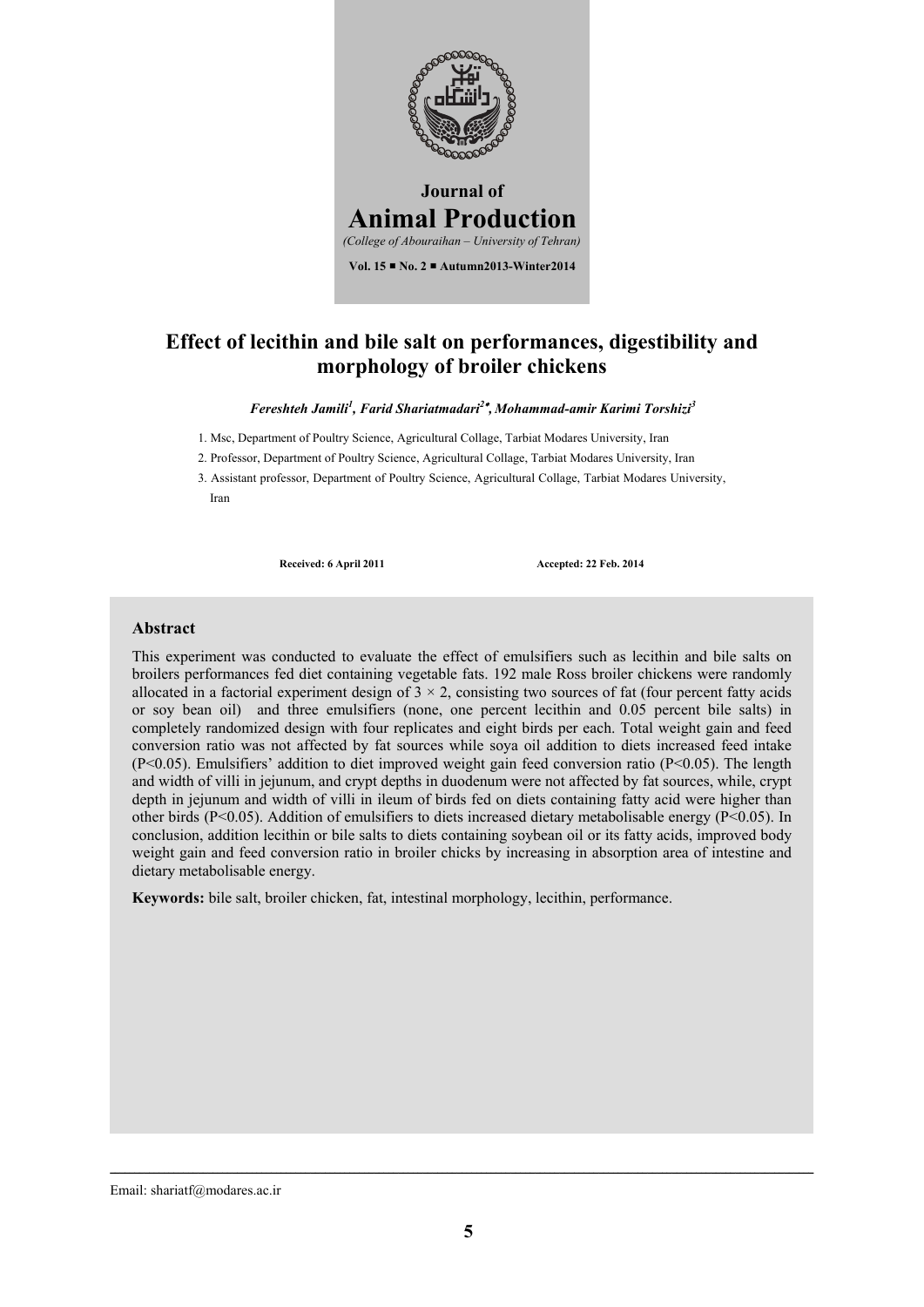

### **Effect of different levels of silymarin on performance, carcass characteristics and antioxidant status in broiler chickens**

*Rohollah Ebrahimi<sup>1</sup> , Tahereh Mohammadabadi<sup>2</sup> , Mohsen Sari<sup>2</sup> , Somayeh Sallari<sup>2</sup> , Mohammadjavad Zamiri3 , Mohammadtaghi Beigi Nassiri<sup>4</sup>*

- 1. Ph.D. Candidate, College of Animal Science and Food Technology, Ramin Agriculture and Natural Resources University, Khouzestan, Iran
- 2. Assistant Professors, College of Animal Science and Food Technology, Ramin Agriculture and Natural Resources University, Khouzestan, Iran
- 3. Professor, Animal Reproduction, Animal Science Department, College of Agriculture, Shiraz University, Shiraz, Iran
- 4. Professor, College of Animal Science and Food Technology, Ramin Agriculture and Natural Resources University, Khuzestan, Iran

**Received: 23 Oct 2013 Accepted: 22 Feb. 2014**

#### **Abstract**

In order to investigate the effect of different levels of silymarin (0, 100 and 200 mg/kg diet) on performance, carcass characteristics, blood parameters and antioxidant status, 120 day-old chicks were assigned to 3 treatments with four replicates and 10 birds in each in a completely randomized design. Results showed supplementation of 200 mg silymarin significantly decreased the body weight gain (BWG) in starter ( $P<0.05$ ) and whole period of experiment ( $P<0.01$ ) and significantly increased feed conversion ratio at starter (P<0.05), grower (P<0.05) and total rearing periods (P<0.01). Also, addition of 100 mg silymarin significantly increased the carcass relative weight (P<0.01) and supplementation of 200 mg silymarin significantly increased the breast relative weight  $(P<0.05)$ . Furthermore, 200 mg silymarin significantly increased the malondialdehyde and heterophil/ lymphocyte ratio and significantly decreased superoxide dismutase ( $P<0.05$ ). These results showed that supplementation of silymarin in diet under normal condition, improved the carcass and breast relative weight, but no had effect on bird's oxidative status.

**Keywords:** antioxidant status, broiler chicken, carcass characteristics, performance, silymarin.

Email: rohollah.ebrahimi@gmail.com